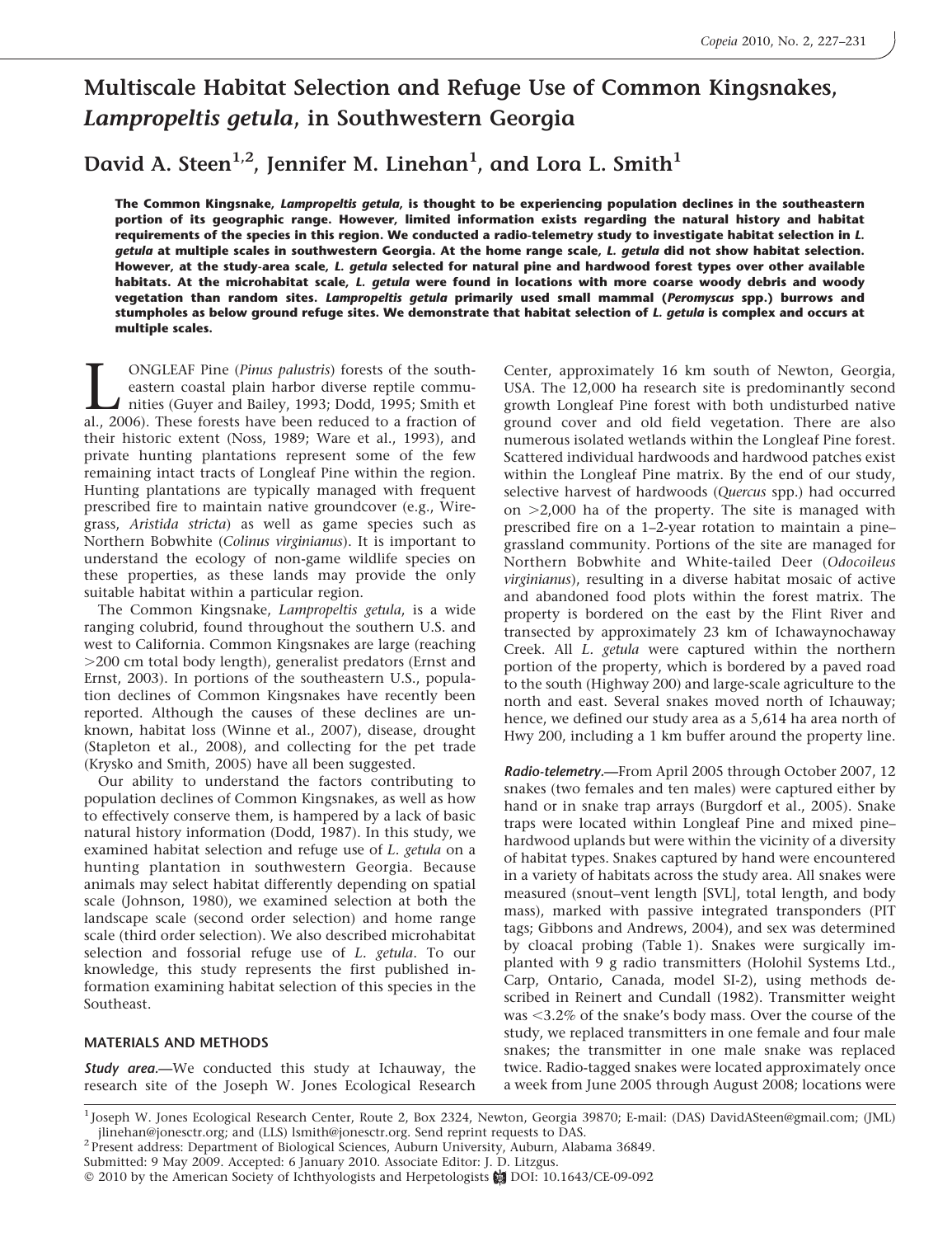| Snake ID    | Sex | SVL (mm) | Body mass $(g)$ | Days tracked |         | $#$ Tracking events $#$ Unique locations |
|-------------|-----|----------|-----------------|--------------|---------|------------------------------------------|
|             | M   | 860      | 296             | 369          | 66      | 52                                       |
| 2A3F        | M   | 954      | 324             | 261          | 60      | 30                                       |
| 4B1E        | M   | 910      | 371             | 1043         | 183     | 154                                      |
| 258         | M   | 1341     | 826             | 348          | 63      | 50                                       |
| 586E        | M   | 1152     | 619             | 235          | 56      | 32                                       |
| 655A        | M   | 938      | 338             | 243          | 47      | 27                                       |
| 701E        | M   | 872      | 285             | 624          | 106     | 79                                       |
| 1113        | M   | 1144     | 440             | 554          | 98      | 83                                       |
| 5209        | M   | 963      | 412             | 221          | 36      | 23                                       |
| 5803        | M   | 1096     | 652             | 324          | 64      | 45                                       |
| 2225        | F   | 1054     | 374             | 788          | 149     | 111                                      |
| 4937        | F   | 920      | 321             | 357          | 77      | 62                                       |
| Mean $(SE)$ |     | 1017(41) | 468 (49)        | 447 (74)     | 84 (13) | 62(11)                                   |

Table 1. Location and Tracking Data for 12 Telemetered Common Kingsnakes, Lampropeltis getula, at Ichauway, Baker County, Georgia, 2005– 2008.

recorded with a GEO3 Global Positioning System (GPS, Trimble Navigation, Ltd., Sunnyvale, CA; accuracy 1–5 m).

**Statistical analysis.—We used existing land cover data for the** study area to differentiate seven habitat categories: agriculture, hardwood, mixed pine/hardwood, natural pine, pine plantation, wetland, and scrub/urban (Table 2). The land cover data had been photo interpreted from 1:12,000 scale color infrared photography and updated using 1:10,000 scale color infrared digital photography, annual GPS survey, and field corrections. Our ability to accurately characterize mixed pine/hardwood was constrained by ongoing harvest of hardwoods across the study area. However, given our findings we suggest this did not limit our interpretation.

We tested for second (landscape scale) and third order (home range scale) habitat selection (Johnson, 1980) in L. getula using a Euclidean distance approach (Conner and Plowman, 2001; Conner et al., 2003). To test for second order selection, mean distances from random points within home ranges to the seven different habitat types were compared to those of random points across the study area. To test for third order selection, mean distances from actual snake locations to habitats were compared to those of random points within home ranges. We used a MANOVA, with individual snakes as the experimental unit, to compare distances at both scales. When MANOVA detected a significant effect, univariate and pairwise t-tests were used to determine the habitat types with which snakes were significantly associated.

We used minimum convex polygon (Mohr, 1947) home ranges, which were derived from radio locations and constructed using ArcGis 9.1 (ESRI, Redlands, CA). Random points were generated in ArcGIS using Hawth's Tools (Beyer, 2004); 5,000 points were generated across the study area and 1,000 points were generated in each snake's home range (12,000 total points). Distances to habitat types were measured in ArcGis 9.1 using the ''Near'' feature; a value of zero was assigned to the habitat type in which the snake or random point was located.

At each unique snake location, we determined whether the animal was above or below ground, and when snakes were below ground we attempted to categorize the refuge type by inspecting external characteristics. Refuge types included small mammal (Peromyscus spp.) burrows, which had small  $(<5$  cm) oval openings; Southeastern Pocket Gopher (Geomys pinetus) burrows, which were evident by large mounds of soil; Nine-banded Armadillo (Dasypus novemcinctus) burrows, which were large (15 cm diameter) and oval in shape; and Gopher Tortoise (Gopherus polyphemus) burrows which are half-moon shaped. We also identified refuges in tree stumps in various stages of decay (i.e., stumpholes).

From 7 March 2006 through 27 May 2008 (excluding 5 May–16 June 2006), we estimated canopy cover with a spherical densiometer (Forestry Suppliers, Inc., Jackson, MS) and percent cover of bare ground, leaf and pine litter, coarse woody debris, woody vegetation, herbaceous vegetation, and grasses at the snake's location. Canopy cover and ground cover class categories (<1%, 1-5%, 6-15%, 16-25%,

Table 2. Habitat Categories Included in Distance-based Analyses of Lampropeltis getula Habitat Selection on Ichauway, Baker County, Georgia, from 2006–2008.

| Category                   | <b>Description</b>                                                                                                                            | Proportion of study area $(\%)$ |
|----------------------------|-----------------------------------------------------------------------------------------------------------------------------------------------|---------------------------------|
| Agriculture                | Agricultural, wildlife food plots                                                                                                             | 22                              |
| Hardwood                   | Deciduous xeric hardwood forest, deciduous mesic hardwood forest, evergreen<br>hardwood forest, mixed evergreen and deciduous hardwood forest | 8                               |
| Mixed pine/hardwood forest | Mixed pine/hardwood forest                                                                                                                    | 24                              |
| Natural pine               | Longleaf pine forest (natural), other pine (natural)                                                                                          | 21                              |
| Pine plantation            | Evergreen coniferous forest                                                                                                                   | 12                              |
| Wetland                    | Open water, cypress/tupelo forest, non-forested wetland                                                                                       |                                 |
| Scrub/urban                | Scrub/shrub, urban                                                                                                                            | 6                               |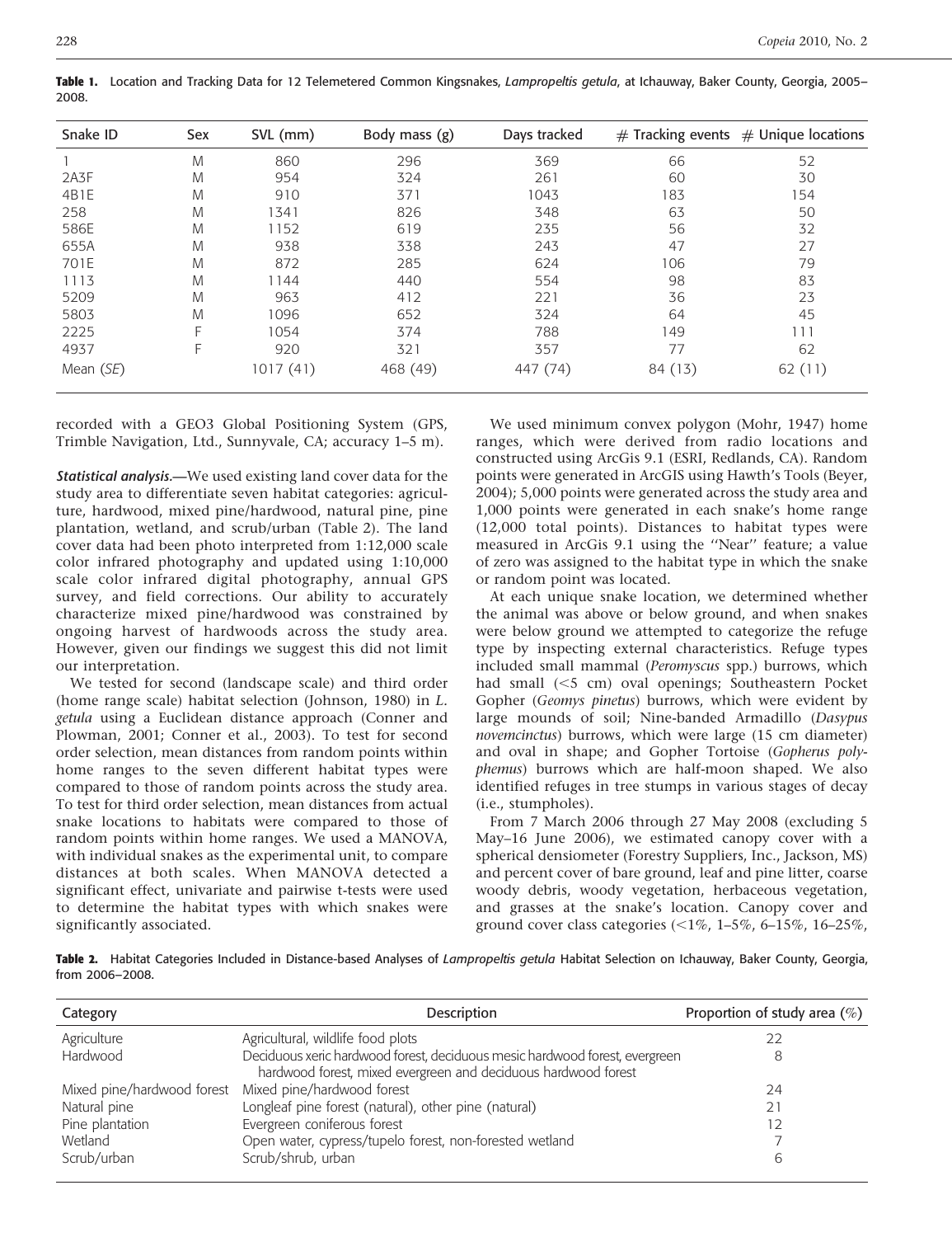Table 3. Percent Cover Surrounding Lampropeltis getula Locations and Random Locations, 2006–2008. Means are presented with sample size in parentheses  $\pm$  1 standard deviation.

|                     | Bare ground                                                                                                   | Litter                                                                                                                        | <b>CWD</b> | Woody | <b>Herbs</b> | Grasses |
|---------------------|---------------------------------------------------------------------------------------------------------------|-------------------------------------------------------------------------------------------------------------------------------|------------|-------|--------------|---------|
| Random locations    |                                                                                                               | $17.9(376) \pm 27.8$ 43.7(376) $\pm$ 36.1 3.9(374) $\pm$ 8.5 7.4(376) $\pm$ 14.7 37.4(376) $\pm$ 33.2 22.0(307) $\pm$ 29.9    |            |       |              |         |
| Snake locations     |                                                                                                               | $10.8(373) \pm 20.0$ 45.2(373) $\pm$ 34.0 10.9(373) $\pm$ 20.8 10.9(373) $\pm$ 17.9 40.5(373) $\pm$ 34.7 20.8(302) $\pm$ 28.4 |            |       |              |         |
| Wilcoxon test $(z)$ | $-3.73$ : $P < 0.01$ 0.90; $P = 0.18$ 4.12; $P < 0.01$ 4.10; $P < 0.01$ 1.04; $P = 0.15$ $-0.02$ ; $P = 0.49$ |                                                                                                                               |            |       |              |         |

26–50%, 51–75%, and 76–100%) were measured in a 1  $m<sup>2</sup>$ quadrat centered on the snake's location. The same data were collected in a 1 m2 quadrat at random locations. Random locations were determined using a random number generator to produce a compass bearing and distance within 50 m of the snake's location. We used a Wilcoxon test to determine if mean percent cover (based on midpoint of cover classes) differed between snake and random locations. Statistical analyses were conducted with SAS (v. 9.1.3, SAS Institute Inc., Cary, NC). As only two females were monitored, we assumed no sex-specific differences in habitat selection and grouped both sexes for analysis. All snake locations were considered independent, as is standard in studies of this type (Blouin-Demers and Weatherhead, 2001).

### RESULTS

Radio-tagged L. getula ranged from 860–1,341 mm SVL; body mass ranged from 285–826 g (Table 1). We tracked snakes for 221-1,043 days (mean =  $447.5$  days). Snakes were located, on average, 83.8 (range  $= 36-183$ ) times over the course of the study (Table 1).

Random locations contained more bare ground  $(z =$  $-3.73$ ,  $P < 0.01$ ) and less coarse woody debris ( $z = 4.1$ ,  $P <$ 0.01) and woody vegetation ( $z = 4.12$ ,  $P < 0.01$ ) than snake locations (Table 3). Canopy cover was similar between snake (47%) and random (48%) locations.

We located L. getula underground within an identifiable refuge 196 times (excluding tracking events when an animal was located within the same refuge). A variety of refuge types were recorded. Small mammal burrows were the most commonly identified refuge (54%), followed by stumpholes (28%), Southeastern Pocket Gopher tunnels (10%), Ninebanded Armadillo burrows (3%), Gopher Tortoise burrows (2%), and ''Other'' (3%), which included one canid burrow and two Eastern Woodrat (Neotoma floridana) burrows. We were unable to identify below ground refuge types on 164 additional occasions, excluding repeat locations.

Habitat selection was not detected at the third order scale (within home range; Table 4). At the second order scale (landscape scale; within study area), multivariate analysis of variance indicated non-random habitat use ( $F = 6.87$ , df = 7,5,  $P = 0.025$ : L. getula were observed closer to natural pine  $(F = 21.31, df = 11, P < 0.001)$  and hardwoods  $(F = 9.08, df)$  $= 11$ ,  $P = 0.012$ ) than expected (Table 4). Of the two habitats, L. getula were observed closer to natural pine than hardwood habitat (Table 5).

#### **DISCUSSION**

At Ichauway, L. *getula* exhibited selection at the study area (landscape) scale (Johnson's second order) for two upland forest types: natural pine and hardwood. However, L. getula did not select habitat at the home range scale (Johnson's third order). Although this species is suggested to use a variety of macrohabitats in the northeast (Wund et al., 2007), selection at this scale was not quantified. In contrast to anecdotal accounts (Kauffeld, 1957; Conant and Collins, 1998; Krysko, 2008), we found no association between L. getula and wetlands.

At the microhabitat scale, L. getula selected sites with more woody debris and shrub cover than found at random sites, which was consistent with Wund et al. (2007). This behavior may function to reduce predation by visual predators, particularly birds of prey, or may be related to thermoregulation. Sites with these characteristics may also have been used because that was where small mammals tended to construct burrows, commonly used as refuges by L. getula in our study.

Although L. *getula* used a variety of underground refuges, small mammal burrows and stumpholes were used most frequently. We suspect that use of small mammal burrows was underestimated because these burrows are often inconspicuous. Stumpholes have previously been identified as important refugia for L. getula and other snake species (Means, 2005, 2006), although this relationship has rarely been quantified for individual snakes. The frequent use of

Table 4. MANOVA Results for Habitat Selection by Common Kingsnakes, Lampropeltis getula, on Ichauway, Baker County, Georgia, from 2006– 2008.

|                            | Within home range scale<br>(Johnson's third order) |                 |         | Landscape/study area scale<br>(Johnson's second order) |         |         |  |
|----------------------------|----------------------------------------------------|-----------------|---------|--------------------------------------------------------|---------|---------|--|
| Habitat                    | df                                                 | <i>F</i> -value | P-value | df                                                     | F-value | P-value |  |
| Agriculture                |                                                    | 3.58            | 0.09    |                                                        | 0.10    | 0.75    |  |
| Hardwood                   |                                                    | 0.08            | 0.78    |                                                        | 9.08    | 0.01    |  |
| Mixed pine/hardwood forest |                                                    | 0.21            | 0.65    | 11                                                     | 0.81    | 0.39    |  |
| Natural pine               |                                                    | 0.20            | 0.66    | 11                                                     | 21.31   | < 0.01  |  |
| Pine plantation            |                                                    | 3.66            | 0.08    |                                                        | 0.99    | 0.34    |  |
| Wetland                    |                                                    | 4.27            | 0.06    | 11                                                     | 0.54    | 0.48    |  |
| Scrub/urban                |                                                    | 0.54            | 0.48    |                                                        | 1.23    | 0.29    |  |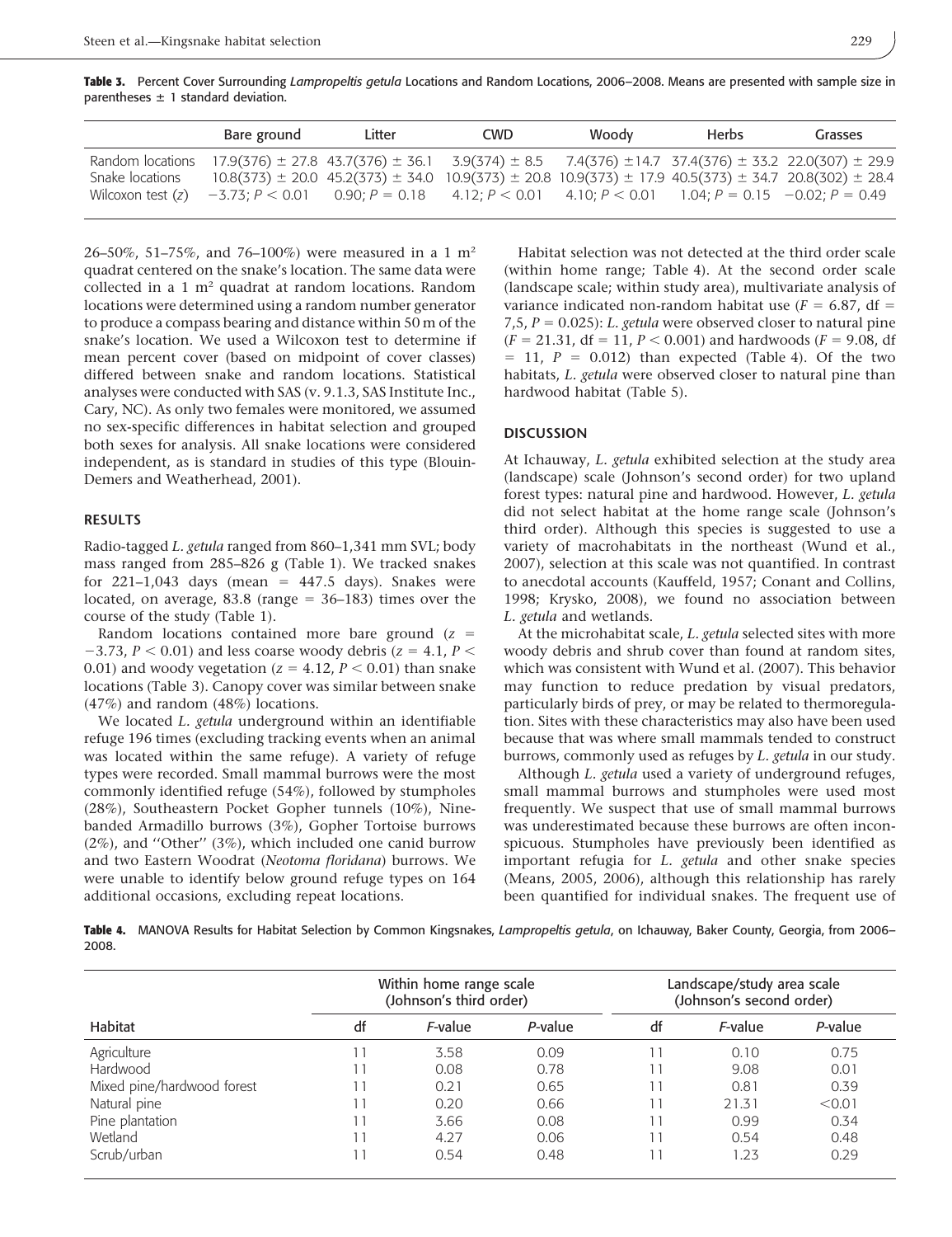Table 5. Simplified Ranking Matrix for Common Kingsnake, Lampropeltis getula, Landscape Scale (Johnson's [1980] Second Order) Habitat Selection. Ranks are based on a comparison of mean distances from random locations within minimum convex polygon home ranges to mean distances within the study area. Each mean element in the matrix was replaced by its sign; a triple sign indicates significant deviation from random at  $P < 0.05$  (see Table 4).

|                   | Agriculture | Hardwood | Mixed pine/HW | Natural pine | Pine plantation | Wetland | Scrub/shrub |
|-------------------|-------------|----------|---------------|--------------|-----------------|---------|-------------|
| Agriculture       |             | $++$     |               |              |                 |         |             |
| Hardwood          |             |          |               |              |                 |         |             |
| Mixed pine/HW     |             | $++$     |               | $+ + +$      |                 |         |             |
| Natural pine      |             |          |               |              |                 |         |             |
| Pine plantation   |             |          |               | $++$         |                 |         |             |
| Wetland           |             | $++$     |               | $++$         |                 |         |             |
| Scrub/shrub/urban |             | $+ + +$  |               | $^{+}$       |                 |         |             |
| Rank              |             | C        |               |              | 3               | 6       |             |
|                   |             |          |               |              |                 |         |             |

stumpholes as refugia may suggest that forest management practices could influence L. getula populations (Means, 2005, 2006).

That L. getula showed selection for natural pine and hardwood habitats in our study is interesting given recent changes in land use in the southeastern U.S. Old growth Longleaf Pine was harvested between the late 1880s and early 1900s. After harvest, much of the natural pine habitat was converted to Slash Pine (Pinus elliottii) and Loblolly Pine (Pinus taeda) plantations, agriculture, or urban areas (Frost, 1993). In contrast, hardwood forests, which are often associated with low lying areas or fire suppressed uplands, have increased in relative extent across the region (Ware et al., 1993). Ichauway, which has approximately 4,000 ha of fire-maintained Longleaf Pine/Wiregrass savanna, is not representative of the current landscape in the southeastern U.S., nor is it representative of southwestern Georgia, where agriculture is the primary land use (Goebel et al., 2001).

Our results would seem to suggest that habitat modification that fragments or degrades forested areas would be to the detriment of kingsnake populations. However, kingsnakes in the northeast were documented in upland dry oak forest, cedar swamp, red maple swamp, bog, and streambank habitats (Wund et al., 2007), and kingsnakes occur in diverse, and modified, habitats adjacent to our study area (unpubl. data). Interestingly, Winne et al. (2007) discussed how successional changes in forests, among other factors, may have been responsible for the apparent decline of a L. getula population in South Carolina. We suspect that although they are associated with two particular forest types at Ichauway, habitat selection in L. getula may vary across the region. Additional research is needed to better define the breadth of habitats used by L. *getula* in the southeast and to assess population viability in these areas.

Recent literature suggests that reptile habitat selection is complex and can occur at several scales (Fischer et al., 2004; Moore and Gillingham, 2006). Our findings regarding L. getula on a managed Longleaf Pine forest in southwest Georgia support this contention. Although we suspect that L. getula can persist in landscapes that differ from Ichauway, our study may offer important information about the behavior and habitat use and selection of the species under relatively natural conditions.

#### ACKNOWLEDGMENTS

Funding for the project was provided by the Florida Fish and Wildlife Conservation Commission's Wildlife Legacy Initiative program and the U.S. Fish and Wildlife Service's State Wildlife Grants program (Grant #SWG 05-020, Agreement #060010). Matching funds were provided by the Joseph W. Jones Ecological Research Center. Work was conducted under Georgia Scientific Collection Permit No. 29-WTN-06-109. We thank T. Norton, DVM, for performing the transmitter implantation surgeries. M. Conner provided assistance with data analysis and provided helpful comments on an earlier draft of the manuscript. J. Brock provided assistance and instruction in use of GIS. E. Cox assisted in obtaining references. S. Sterrett, A. Heupel, P. Hill, K. McKean, G. Miller, E. Brown, S. Miller, and S. Jones provided assistance in the field.

#### LITERATURE CITED

- Beyer, H. L. 2004. Hawth's analysis tools for ArcGIS. http:// www.spatialecology.com/htools
- Blouin-Demers, G., and P. J. Weatherhead. 2001. Habitat use by black rat snakes (Elaphe obsoleta obsoleta) in fragmented forests. Ecology 82:2882–2896.
- Burgdorf, S. J., D. C. Rudolph, R. N. Conner, D. Saenz, and R. R. Schaefer. 2005. A successful trap design for capturing large terrestrial snakes. Herpetological Review 36:421–424.
- Conant, R., and J. T. Collins. 1998. Reptiles and Amphibians of Eastern/Central North America. Houghton Mifflin, Boston.
- Conner, L. M., and B. W. Plowman. 2001. Using Euclidean distance to assess nonrandom habitat use, p. 275–290. In: Radio Tracking and Animal Populations. J. J. Millspaugh and J. M. Marzluff (eds.). Academic Press, San Diego, California.
- Conner, L. M., M. D. Smith, and L. W. Burger. 2003. A comparison of distance-based and classification-based analyses of habitat use. Ecology 84:526–531.
- Dodd, C. K., Jr. 1987. Status, conservation, and management, p. 478–513. In: Snakes: Ecology and Evolution. R. A. Seigel, J. T. Collins, and S. S. Novak (eds.). The Blackburn Press, Caldwell, New Jersey.
- Dodd, C. K., Jr. 1995. Reptiles and amphibians in the endangered longleaf pine ecosystem, p. 129–131. In: Our Living Resources. E. T. Laroe, G. S. Farris, C. E. Puckett, P. D. Doran, and M. J. Mac (eds.). National Biological Service, Washington, D.C.
- Ernst, C. H., and E. M. Ernst. 2003. Snakes of the United States and Canada. Smithsonian Institution Press, Washington, D.C.